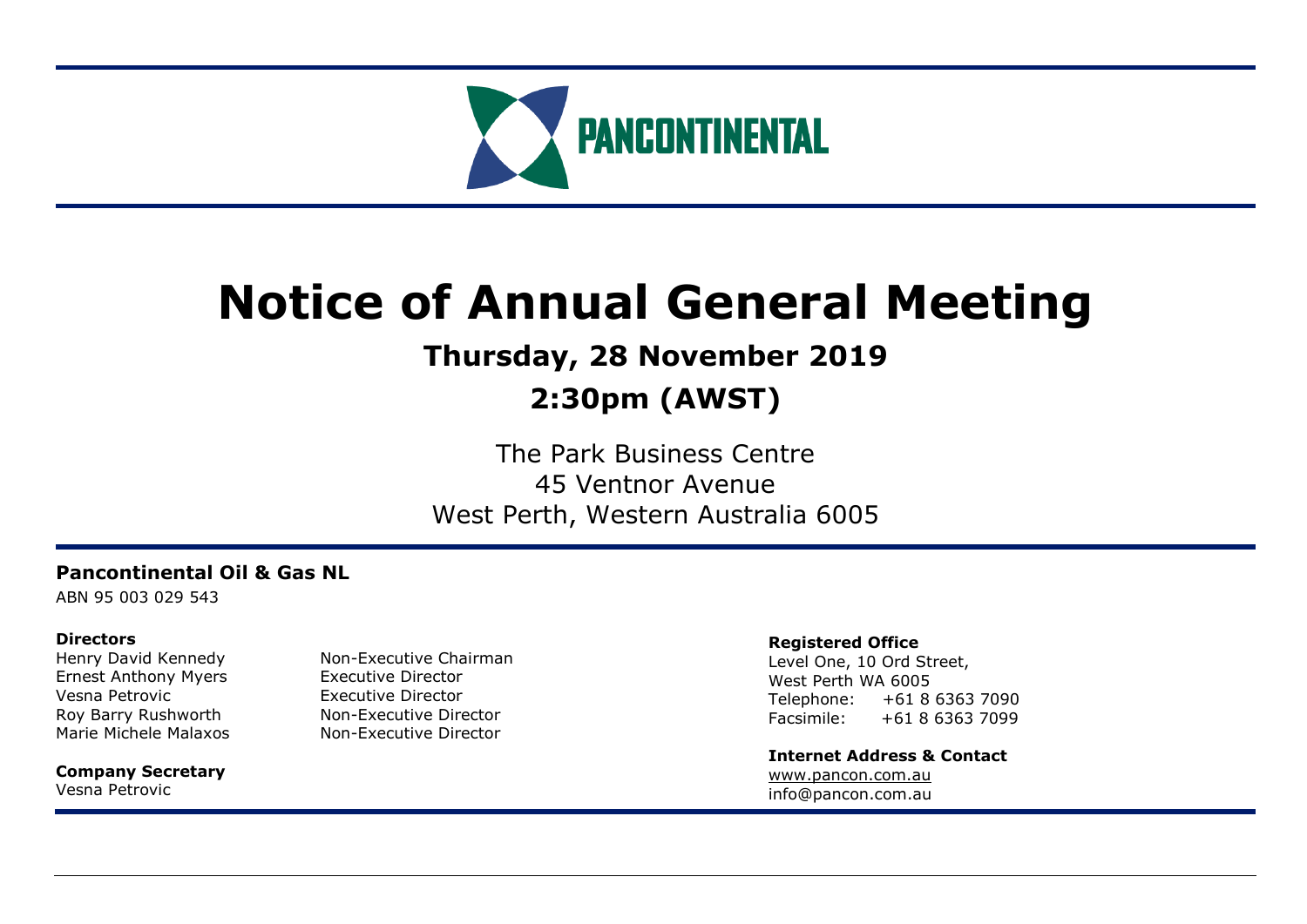# **Pancontinental Oil & Gas NL NOTICE OF MEETING 2019**

|    | <b>Items of business</b><br><b>ORDINARY BUSINESS</b>         |                                                                                                                                                                                                                                                                                                                                                                                                | <b>Type of</b><br>resolution | <b>Voting restrictions</b><br>and further<br>information |
|----|--------------------------------------------------------------|------------------------------------------------------------------------------------------------------------------------------------------------------------------------------------------------------------------------------------------------------------------------------------------------------------------------------------------------------------------------------------------------|------------------------------|----------------------------------------------------------|
| 1. | <b>Discussion of financial</b><br>statements and reports     | To receive and consider the Annual Report for the Company for the<br>year ending 30 June 2019, which includes the Financial Report,<br>Directors' Report and Auditor's Report.                                                                                                                                                                                                                 | Not<br>applicable            | Page 4                                                   |
| 2. | <b>Adoption of</b><br><b>Remuneration Report</b>             | To receive and adopt the Remuneration Report for the year ended<br>30 June 2019.                                                                                                                                                                                                                                                                                                               | Non-binding<br>Resolution    | Page 4                                                   |
| 3. | <b>Re-election of Director</b><br><b>Roy Barry Rushworth</b> | That, for the purposes of rule 11.7 of the Constitution and for all<br>other purposes, Mr Roy Barry Rushworth retires by rotation, and<br>being eligible, is re-elected as a Director of the Company.                                                                                                                                                                                          | Ordinary<br>Resolution       | Page 4                                                   |
|    | <b>SPECIAL BUSINESS</b>                                      |                                                                                                                                                                                                                                                                                                                                                                                                |                              |                                                          |
| 4. | Approval of 10%<br>placement capacity                        | That, for the purposes of Listing Rule 7.1A and for all other purposes,<br>approval is given for the issue of Equity Securities in the Company<br>totalling up to 10% of the issued capital of the Company at the time<br>of issue, calculated in accordance with the formula prescribed in<br>Listing Rule 7.1A.2 and on the terms and conditions set out in the<br><b>Explanatory Notes.</b> | Special<br>Resolution        | Page 6                                                   |

**Terms used in this Notice and the Explanatory Notes are defined in the glossary on page 8.**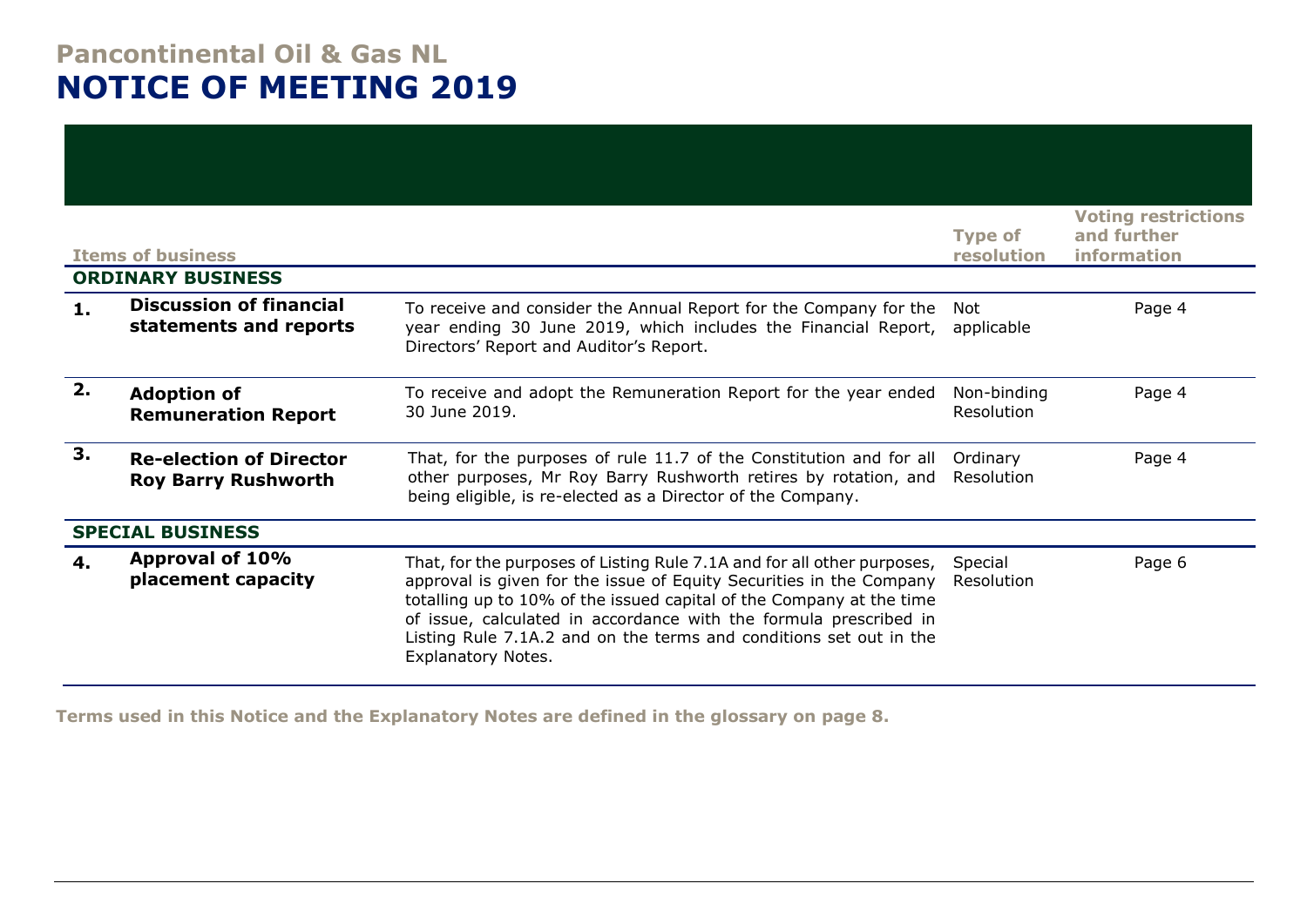# **Pancontinental Oil & Gas NL NOTICE OF MEETING 2019**

### **VOTING**

#### **Voting record date**

Shareholders recorded on the Company's register of members at 4:00pm (AWST) on Tuesday, 26 November 2019 will be entitled to attend and vote at the AGM.

#### **Becoming a Shareholder**

Shareholders who become registered Shareholders after the date of dispatch of this Notice and who wish to vote at the AGM by proxy should call +61 8 6363 7090 to request a Proxy Form. Shareholders who become beneficial Shareholders of Shares by acquiring Shares after the date of dispatch of this Notice and who wish to vote at the AGM by proxy should contact their broker or intermediary for instructions on how to do so.

### **How to vote**

Shareholders can vote in one of two ways:

- by attending the AGM and voting; or
- by appointing a proxy to attend and vote on their behalf.

The voting prohibitions and exclusions for each Item are set out in the Explanatory Notes to this Notice.

Shareholders are asked to arrive at the venue 30 minutes prior to the time designated for the AGM, if possible, so that the Company may check their shareholding against the Company's share register and note attendances.

### **PROXY FORMS**

#### **Proxy Form**

Enclosed with this Notice is a personalised Proxy Form. The Proxy Form allows Shareholders not attending the AGM to either lodge their vote directly or appoint a proxy to vote on their behalf. If you hold Shares in more than one capacity, please be sure to complete the Proxy Form relevant to each holding.

### **Appointing proxies**

Shareholders who are entitled to attend and vote at the AGM may appoint a proxy to act generally at the AGM on their behalf, and to vote.

To appoint a proxy, the attached Proxy Form should be completed and lodged in accordance with the instructions on that form. A proxy or nominee need not be a Shareholder of the Company.

A Shareholder entitled to cast two or more votes can appoint up to two proxies, and should specify the proportion or number of votes each proxy or nominee is appointed to exercise.

If no proportion or number is specified, each proxy or nominee may exercise half of the Shareholder's votes, with any fractional entitlements disregarded. If you wish to appoint two proxies or two nominees, please call +61 8 6363 7090 and request an additional Proxy Form.

Any directed proxies that are not voted on a poll at the AGM will automatically default to the Chair, who is required to vote proxies as directed.

A corporate Shareholder or proxy must appoint a person as its corporate representative.

### **Appointing the Chair as your proxy**

Any undirected proxy given to the Chair for Item 2 by a Shareholder entitled to vote on that Item will be voted by the Chair in favour of Item 2 in accordance with the express authorisation on the Proxy Form.

The Chair intends to vote all valid undirected proxies for all other Items in favour of those Items, subject to the voting prohibitions and exclusions set out in this Notice.

### **Power of attorney and corporate representatives**

If the Proxy Form is signed by an attorney, the power of attorney or a certified copy must be sent with the Proxy Form.

A body corporate member or proxy may elect to appoint a representative, rather than a proxy. In such circumstances, written proof of the representative's appointment must be lodged with, or presented to, the Company before the AGM.

A body corporate appointed as a proxy must also lodge a "Certificate of Appointment of a Corporate Representative".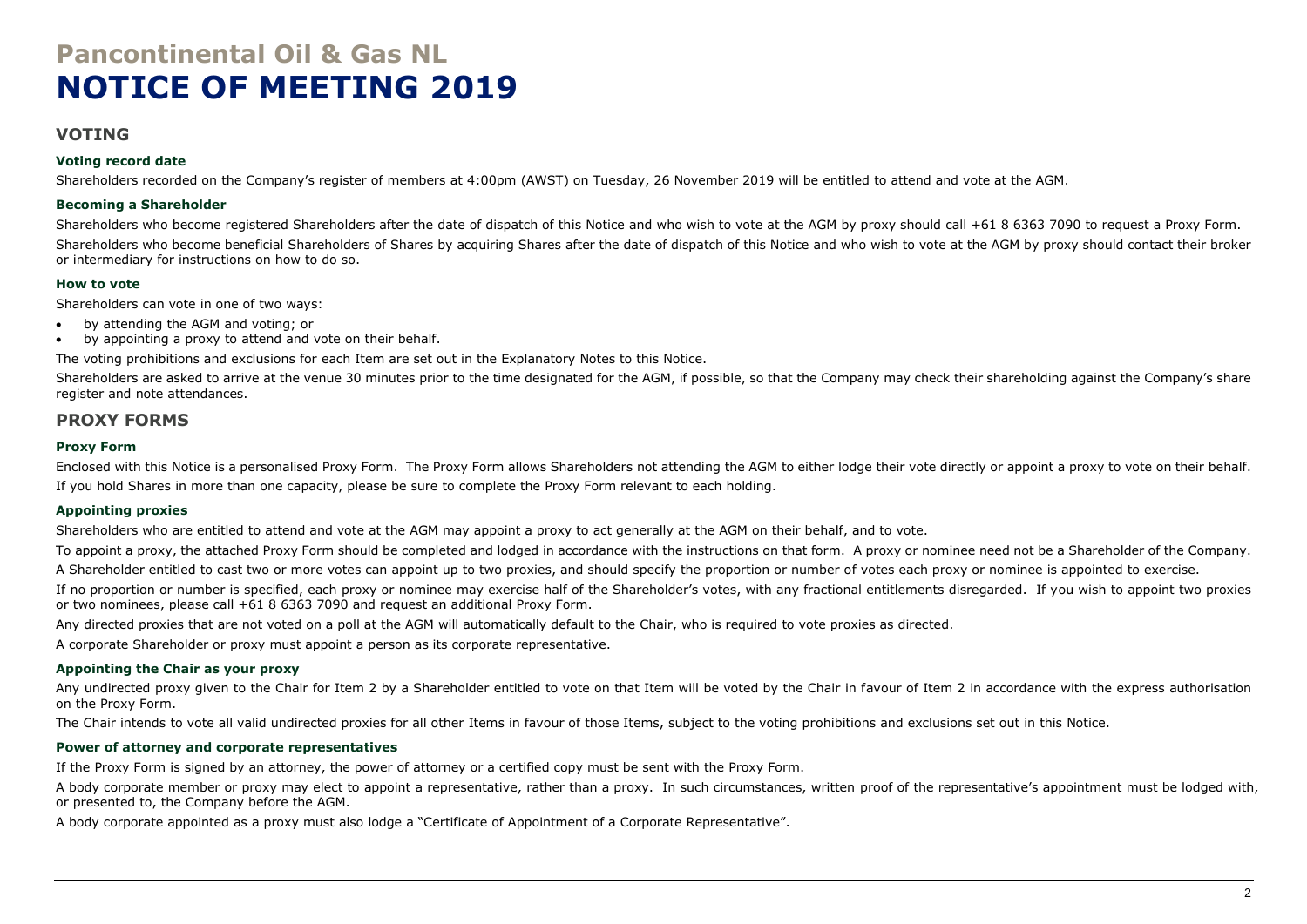# **LODGING PROXY FORMS**

#### **Deadline**

Proxy Forms must be received by 2:30pm (AWST) on Tuesday, 26 November 2019.

#### **How to lodge Proxy Forms**

You can lodge your Proxy Forms: **In person**: to the Company at Level 1, 10 Ord Street, West Perth, WA 6005 **Mail**: to the Company at PO Box 1154, West Perth, WA 6872 **Email:** shareholder@pancon.com.au **Facsimile**: to the Company on +61 8 6363 7099 Further details on how to lodge your Proxy Form can be found on the Proxy Form.

# **ENQUIRIES**

Shareholders are invited to contact the Company Secretary by email at [shareholder@pancon.com.au](mailto:shareholder@pancon.com.au) or by telephone on +61 8 6363 7090 if they have any queries in respect of the matters set out in these documents.

### **By order of the Board of Directors**

**Vesna Petrovic Company Secretary** 28 October 2019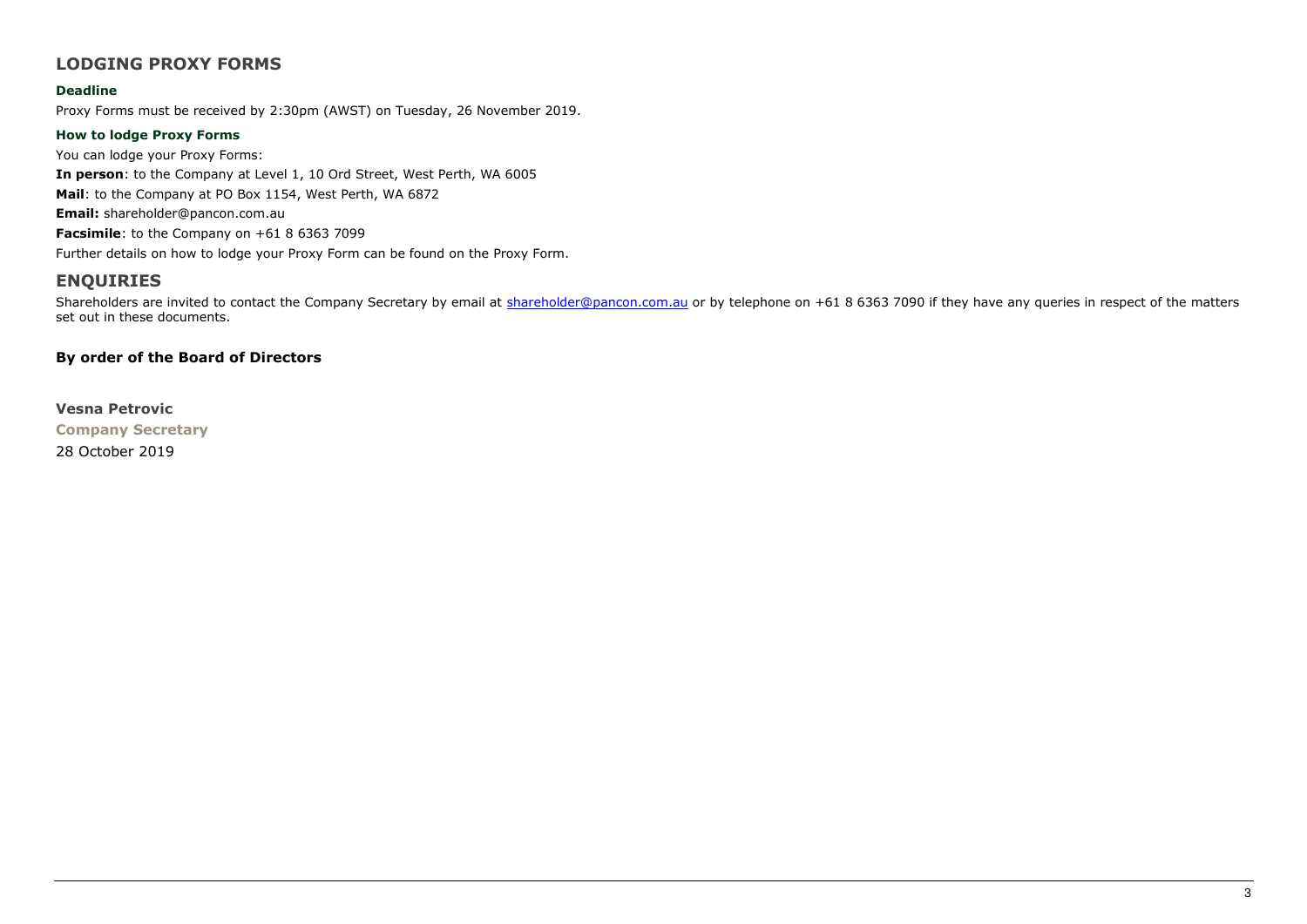# **Pancontinental Oil & Gas NL EXPLANATORY NOTES**

### <span id="page-4-0"></span>**ITEM 1 – DISCUSSION OF FINANCIAL STATEMENTS AND REPORTS**

In accordance with the Corporations Act, Shareholders will have a reasonable opportunity to ask questions concerning the Company's Annual Report, which includes the Company's Financial Report, Directors' Report and Auditor's Report, for the year ended 30 June 2019.

A copy of the Company's Annual Report is available on its website at [www.pancon.com.au](http://www.pancon.com.au/) or through ASX at [www.asx.com.au.](http://www.asx.com.au/)

The Company's auditor, Rothsay Chartered Accountants, will be present at the AGM and Shareholders will have an opportunity to ask the auditor questions in relation to the conduct of the audit, the Auditor's Report, the Company's accounting policies, and the independence of the auditor.

The auditor will also respond to any written questions . provided these are submitted to the Company no later than five business days prior to the AGM.

There is no requirement for Shareholders to approve the Company's Annual Report.

### <span id="page-4-1"></span>**ITEM 2 – ADOPTION OF REMUNERATION REPORT**

#### **Background**

The Remuneration Report for the financial year ended 30 June 2019 is set out in the Company's Annual Report.

The Remuneration Report sets out the Company's remuneration arrangements for Directors, including the Chief Executive Officer / Executive Director.

The Chair will allow a reasonable opportunity for Shareholders to ask questions about, or make comments on, the Remuneration Report at the AGM. Shareholders will then be asked to vote on the Remuneration Report.

The vote is advisory only and does not bind the Company or its Directors. The Company's Board will consider the outcome of the vote and comments made by Shareholders on the Remuneration Report at the AGM when reviewing the Company's remuneration policies.

#### **Voting prohibitions**

In accordance with the Corporations Act, the Company will disregard any votes cast on Item 2:

- by or on behalf of a member of the Key Management Personnel, details of whose remuneration are included in the Remuneration Report, or their Closely Related Parties, regardless of the capacity in which the votes are cast; or
- by a person who is a member of the Key Management Personnel at the date of the Annual General Meeting, or their Closely Related Parties, as a proxy.

However, votes will not be disregarded if they are cast as a proxy for a person entitled to vote on Item 2:

- in accordance with a direction as to how to vote on the proxy; or
- by the Chair pursuant to an express authorisation to exercise the proxy even if this Resolution is connected directly or indirectly with the remuneration of the Key Management Personnel.

If the Chair is to act as your proxy (whether by appointment or by default) and you have not given directions on how to vote in the voting directions section of the Proxy Form for Item 2, the Proxy Form expressly directs and authorises the Chair to cast your votes "for" the Item 2. This express authorisation is included because without it the Chair would be precluded from casting your votes as this Item is connected with the remuneration of Key Management Personnel. Subject to any voting prohibitions that may apply to the Chair in respect of Item 2 to restrict the Chair from voting undirected proxies, the Chair intends to vote all undirected proxies in favour of Item 2.

#### **Board recommendation**

The Board unanimously recommends that Shareholders vote **in favour** of the adoption of the Remuneration Report.

Subject to the voting prohibition above, the Chair intends to vote undirected proxies in favour of Item 2.

## <span id="page-4-2"></span>**ITEM 3 – RE-ELECTION OF DIRECTOR**

The Constitution provides that no Director, other than a Managing Director, may retain office (without re-election) for more than three years or past the third annual general meeting following the Director's appointment, whichever is longer. In accordance with the Constitution, Mr Roy Barry Rushworth will retire in accordance with rule 11.7 of the Constitution and, being eligible, offers himself for re-election as a Director.

Mr Rushworth is a Geologist who brings extensive experience in petroleum exploration to the Company. Commencing with positions in exploration operations, his career then extended to the role of Chief Geologist and Exploration Manager for an Australian listed company. A number of oil and gas discoveries were made by the company during that time. More recently, Mr Rushworth has been responsible for identifying, negotiating and acquiring international new venture opportunities in Malta, Kenya, Morocco and Namibia.

Mr Rushworth has been a director of Pancontinental since August 2005.

#### **Board recommendation**

The Board (other than Mr Rushworth) recommends that Shareholders vote **in favour** of the re-election of Mr Rushworth.

The Chair intends to vote undirected proxies in favour Item 3.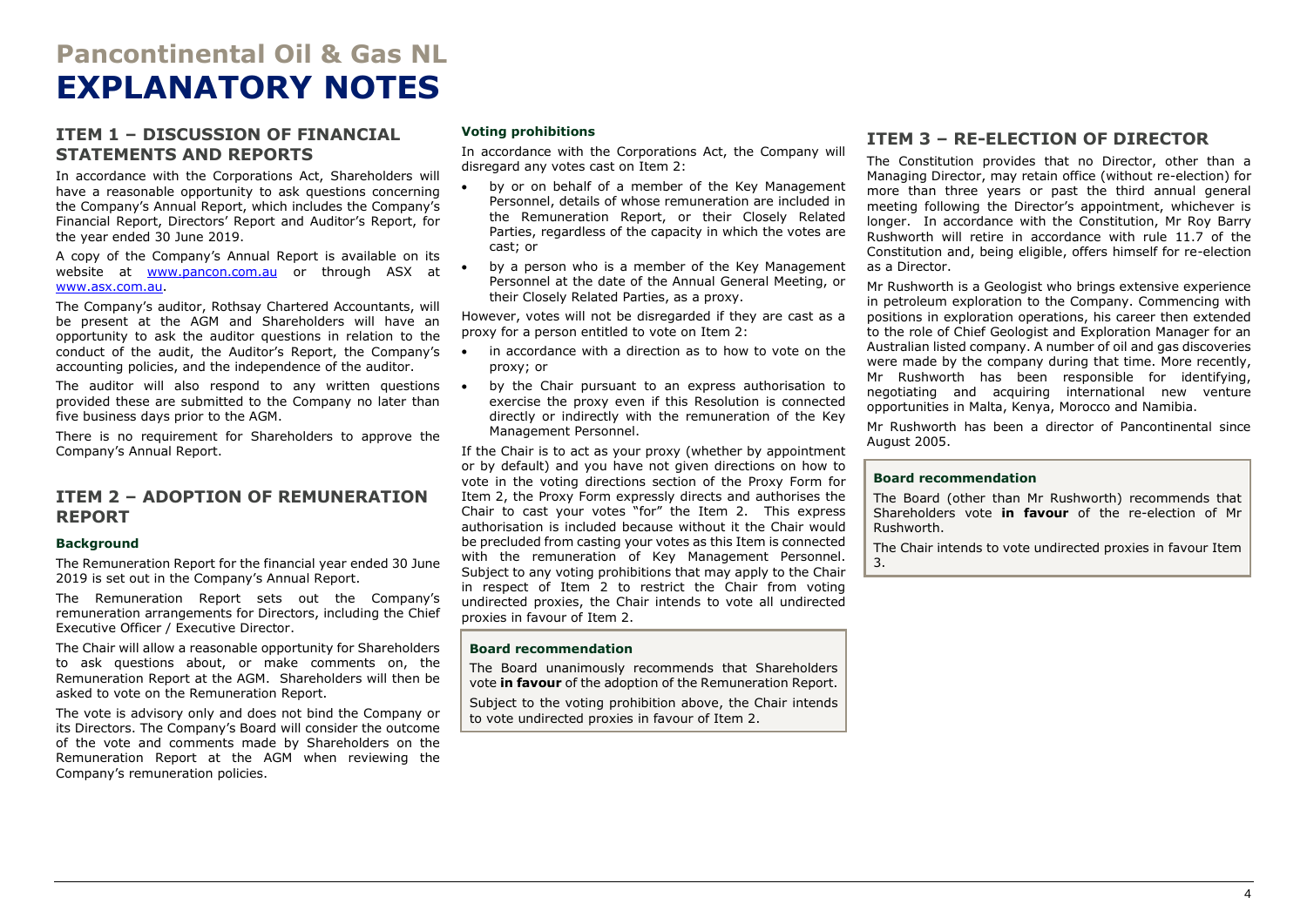# **Pancontinental Oil & Gas NL EXPLANATORY NOTES**

### **ITEM 4 – APPROVAL OF 10% PLACEMENT CAPACITY**

The Company seeks Shareholder approval under Listing Rule 7.1A to increase the Company's capacity to issue Equity Securities equivalent to 10% of the Company's ordinary securities (calculated at the time of issue) in accordance with the formula prescribed by Listing Rule 7.1A.2 (**10% Capacity**).

The 10% Capacity would be in addition to the existing capacity to issue Equity Securities equivalent to 15% of the Company's ordinary securities under Listing Rule 7.1.

To seek approval under Listing Rule 7.1A, a company must be an eligible entity. The Company is an eligible entity for the purposes of Listing Rule 7.1A as the Company is an entity that is not included in the S&P ASX 300 Index and has a market capitalisation of \$300 million or less.

#### **Purpose of approval**

Shareholder approval is being sought to provide the Company with the maximum flexibility to raise funds by issuing Equity Securities without the need for further Shareholder approval.

If the 10% Capacity is not approved, the Company may be required to obtain Shareholder approval at the time of an issue of securities, which may limit the Company's ability to take advantage of opportunities to raise equity capital.

Under Listing Rule 7.1A, the Company must obtain Shareholder approval at the AGM to issue Equity Securities equivalent to 10% of the Company's ordinary securities in the 10% Placement Period.

The 10% Capacity must be approved by a special resolution, requiring approval of 75% of the votes cast by Shareholders present and eligible to vote (in person, by proxy, by attorney or, in the case of a corporate Shareholder, by a corporate representative).

The number of Equity Securities that the Company will have the capacity to issue under the 10% Capacity will be calculated at the date of issue of the Equity Securities in accordance with the formula set out in Listing Rule 7.1A.2.

Any Equity Securities issued under the 10% Capacity must be in the same class as an existing quoted class of Equity Security of the Company.

#### **Details of the 10% Capacity**

**Minimum**  The Company will not issue securities under **issue price** the 10% Capacity at a price less than 75% of

the VWAP for the securities in the same class, calculated over the 15 ASX trading days on which trades in that class were recorded immediately before:

- the date on which the price at which the securities are to be issued is agreed; or
- if the securities are not issued within five trading days of the date in the paragraph above, the date on which the securities are issued.

**Date of issue** The 10% Capacity will expire on the earlier of:

- the date that is 12 months after the date of the AGM; or
- the date Shareholders approve a significant change to the nature or scale of the Company's activities under Listing Rule 11.1.2 or a disposal of the Company's main undertaking under Listing Rule 11.2 (**10% Placement Period**).

**Purpose**  Shares may be issued for:

- **of issue** • cash consideration, in which case the Company intends to use the funds raised for exploration activities on the Company's projects, the acquisition of new permits and for general working capital purposes; or
	- non-cash consideration for the acquisition of new assets or resources. In such circumstances the Company will comply with the minimum issue price limitation under Listing Rule 7.1A.3 and will provide a valuation of the non-cash consideration as required by Listing Rule 7.1A.3.

The Company will comply with its disclosure obligations under Listing Rules 3.10.5A and 7.1A.4 in relation to any issue of securities under the 10% Capacity.

**Allocation**  The Company's allocation policy is dependent **policy** on the prevailing market conditions at the time of any proposed issue pursuant to the 10% Capacity. The identity of allottees will be determined on a case-by-case basis having

regard to factors which may include, but are not limited to:

- the methods of raising funds which are available to the Company, including the time and market exposure associated with the various methods of raising capital applicable at the time of the raising;
- the effect of an issue on the control of the Company;
- the financial situation and solvency of the Company; and
- advice from corporate, financial and broking advisers.

As at the date of this Notice, the allottees have not been determined. They may, however, include substantial Shareholders and/or new Shareholders who are not related parties or associates of a related party of the Company.

**Previous approval** At each of the Company's annual general meetings since 2013, Shareholders approved the Company's capacity to issue Equity Securities equivalent to 10% of the Company's ordinary securities.

> The approval given at the 2018 Annual General Meeting will expire on 30 November 2019.

> For the purposes of ASX Listing Rule 7.3A.6, the Company had 6,028,922,817 Equity Securities on issue on 28 November 2018, being the date that is 12 months preceding the date of the AGM. The Company has issued no Equity Securities in the 12 months preceding the date of the AGM which represents 0% of the Equity Securities on issue at the start of the 12 months preceding the date of the AGM.

#### **Is there a risk of economic and voting dilution to you?**

There is a risk of economic and voting dilution to the ordinary security holders of the Company if this Item is approved. There is a specific risk that:

- the market price for the Company's Equity Securities may be significantly lower on the date of the issue than on the date of the AGM; and
- the Equity Securities may be issued at a price that is at a discount to the market price for the Company's Equity Securities on the issue date,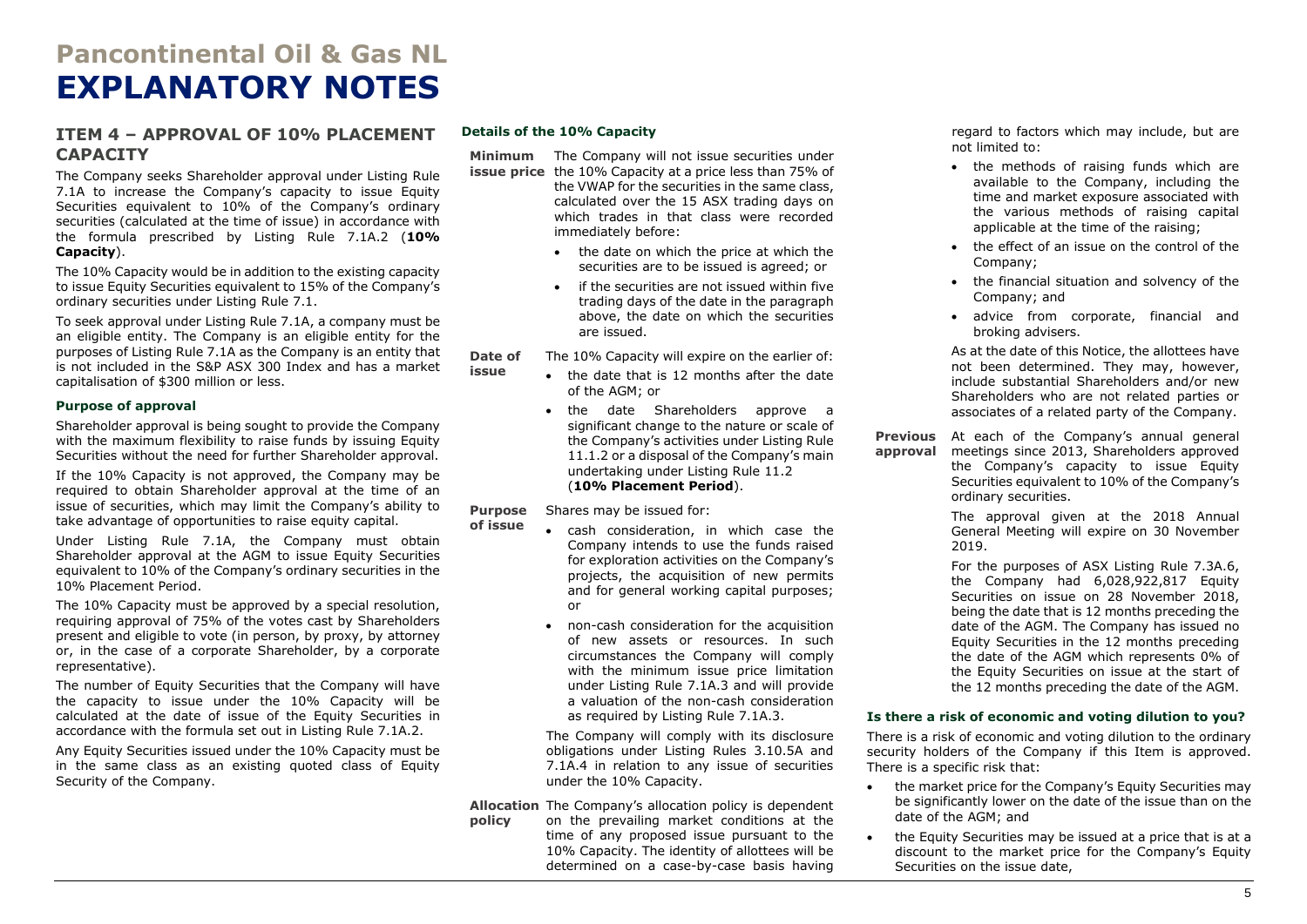which may have an effect on the amount of funds raised by the issue of the Equity Securities.

The table below shows the dilution of existing Shareholders upon the issue of the maximum number of Equity Securities under the 10% Capacity, using different variables for the number of ordinary securities for variable "A" (as defined in Listing Rule 7.1A) and the market price of Shares. The table shows:

- (a) examples where variable "A" is at its current level and where variable "A" has increased by 50% and 100%. Variable "A" is based on the number of ordinary securities the Company has on issue. The number of ordinary securities on issue may increase as a result of issues of ordinary securities that do not require Shareholder approval (for example, a pro rata entitlements issue or scrip issued under a takeover offer) or future specific placements under Listing Rule 7.1 that are approved at a future Shareholders' meeting; and
- (b) examples of where the issue price of ordinary securities is at the current market price as at close of trading on 14 October 201 9, being \$0.00 2, and where the issue price has dec reased by 50% and increased by 50%.

The dilutionary effect will always be 10% if the maximum number of Equity Securities that may be issued under the 10% Capacity are issued.

#### **Assumptions and explanations**

- 1. The Company issues the maximum number of Equity Securities available under the 10% Capacity.
- 2. No options or other securities are exercised into Shares on or before the date of the issue of the Equity Securities.
- 3. The 10% voting dilution reflects the aggregate percentage dilution against the issued share capital at the time of issue.
- 4. The table does not show an example of dilution that may be caused to a particular Shareholder (taking into account that Shareholder's holding at the date of the AGM).
- 5. The table does not show the effect of issues under the 15% share issue capacity under the Listing Rule 7.1.
- 6. The issue of securities under the 10% Capacity consists only of Shares.
- 7. The issue price of the 10% Capacity used in the table does not take into account discount to market price (if any).

#### **Voting exclusions**

The Company will disregard any votes cast in favour of this Item by or on behalf of:

• a person who is expected to participate in, or who will obtain a material benefit as a result of, the proposed issue

(except a benefit solely by reason of being a holder of ordinary securities in the Company); or

• an associate of that person .

However, the Company need not disregard a vote if:

- it is cast by the person as proxy for a person who is entitled to vote, in accordance with the directions on the Proxy Form; or
- it is cast by the Chair as proxy for a person who is entitled to vote, in accordance with a direction on the Proxy Form to vote as the proxy decides.

The persons eligible to participate in a proposed issue (if any) are not known by the Company as at the date of the Notice. Accordingly, no Shareholders are currently excluded from voting on this Item .

| Variable "A" in<br><b>Listing Rule</b><br>7.1A.2 | <b>Dilution</b>        | 50%<br>decrease in<br>issue price | <b>Issue Price</b> | 50%<br>increase in<br>issue price |
|--------------------------------------------------|------------------------|-----------------------------------|--------------------|-----------------------------------|
|                                                  |                        | \$0.001                           | \$0.002            | \$0.003                           |
| <b>Current Variable</b><br>"A"                   | 10%                    | 540,671,549                       | 540,671,549        | 540,671,549                       |
| 5,406,715,498<br>Shares                          | <b>Funds</b><br>raised | \$540,671                         | \$1,081,343        | \$1,622,014                       |
| 50% increase in<br><b>Current Variable</b>       | 10%                    | 811,007,324                       | 811,007,324        | 811,007,324                       |
| "A"<br>8,110,073,247<br>Shares                   | <b>Funds</b><br>raised | \$811,007                         | \$1,622,014        | \$2.433,022                       |
| 100% increase<br>in Current                      | 10%                    | 1,081,343,099                     | 1,081,343,099      | 1,081,343,099                     |
| Variable "A"<br>10,813,430,996<br>Shares         | Funds<br>raised        | \$1,081,343                       | \$2,162,686        | \$3,244,029                       |

#### **Board recommendation**

The Board unanimously recommends Shareholders vote **in favour** of granting the Company the additional equity raising capacity equivalent to 10% of the Company's ordinary securities.

The Chair intends to vote undirected proxies in favour of Item 4 .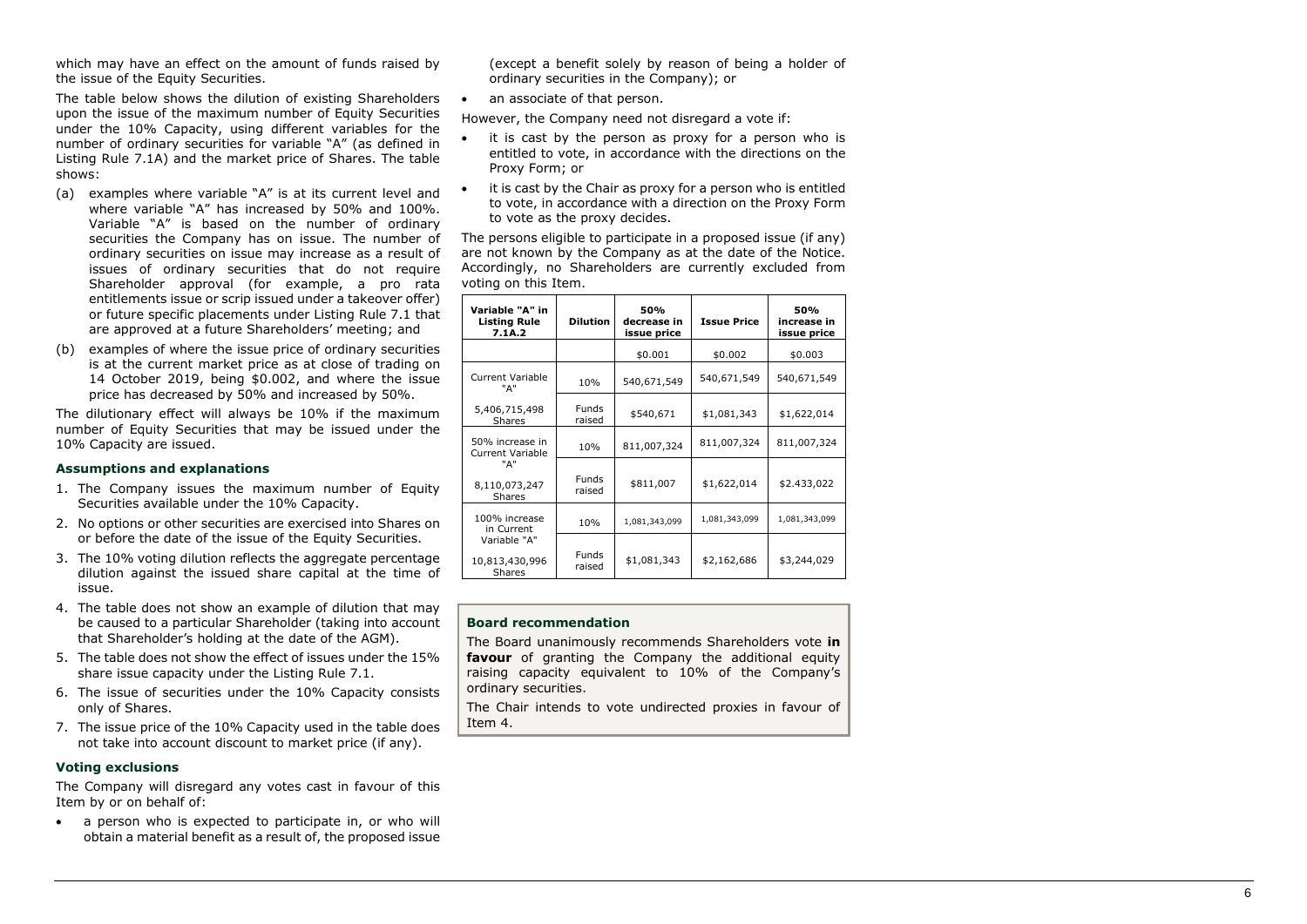# **Pancontinental Oil & Gas NL GLOSSARY**

| 10% Capacity                                      | Has the meaning given to that term<br>in the Explanatory Notes to Item 4.                                                                                                                                                                                                                                                                                                                                                                                                                                     | Co<br>Pa                                       |
|---------------------------------------------------|---------------------------------------------------------------------------------------------------------------------------------------------------------------------------------------------------------------------------------------------------------------------------------------------------------------------------------------------------------------------------------------------------------------------------------------------------------------------------------------------------------------|------------------------------------------------|
| 10%<br><b>Placement</b><br>Period                 | Has the meaning given to that term<br>in the Explanatory Notes to Item 4.                                                                                                                                                                                                                                                                                                                                                                                                                                     | Co<br>Co<br>Ac                                 |
| A\$ or \$                                         | Australian dollars.                                                                                                                                                                                                                                                                                                                                                                                                                                                                                           | Diı                                            |
| <b>Annual Report</b>                              | Financial Report, Directors'<br>The<br>Report and Auditor's Report for the<br>Company for the year ended 30 June<br>2019.                                                                                                                                                                                                                                                                                                                                                                                     | Diı<br>Re                                      |
| <b>AGM or Annual</b><br>General<br><b>Meeting</b> | The Annual General<br>Meeting<br>. of<br>Shareholders of the Company to be<br>held at The Park Business Centre, 45<br>West<br>Ventnor<br>Avenue,<br>Perth,<br>Australia<br>6005<br>Western<br>on<br>28 November 2019 at<br>Thursday,<br>2:30pm<br>(AWST),<br>or<br>any<br>adjournment thereof.                                                                                                                                                                                                                | Eq<br>Se<br>Ex<br>No<br>Fir<br>Re              |
| ASX                                               | ASX Limited (ABN 98 008 624 691),<br>or as the context requires, the<br>financial market operated by it.                                                                                                                                                                                                                                                                                                                                                                                                      |                                                |
| Auditor's<br>Report                               | The auditor's report on the Financial<br>Report.                                                                                                                                                                                                                                                                                                                                                                                                                                                              | Ite                                            |
| AWST                                              | Australian Western Standard Time.                                                                                                                                                                                                                                                                                                                                                                                                                                                                             | Ke                                             |
| <b>Board</b>                                      | Board of Directors of the<br>The<br>Company.                                                                                                                                                                                                                                                                                                                                                                                                                                                                  | Ma<br>Pe                                       |
| Chair                                             | The Chair of the Annual General<br>Meeting.                                                                                                                                                                                                                                                                                                                                                                                                                                                                   |                                                |
| <b>Closely</b><br><b>Related Party</b>            | Has the meaning given to that term<br>in the Corporations Act, under which<br>a Closely Related Party of a member<br>of the Key Management Personnel<br>refers to a company the member<br>controls, the member's spouse, child<br>dependent (or a<br>child<br>or<br>or<br>dependent of the member's spouse),<br>or anyone else who is one of the<br>family<br>member's<br>and<br>be<br>may<br>influence<br>expected<br>to<br>or<br>be<br>influenced by the member in the<br>member's dealing with the entity. | Lis<br>Ma<br>Diı<br>No<br>No<br>Me<br>Or<br>Re |
|                                                   |                                                                                                                                                                                                                                                                                                                                                                                                                                                                                                               | Dr.                                            |

| Company or<br><b>Pancontinental</b>                    | Pancontinental Oil & Gas NL<br>(ABN 95 003 029 543).                                                                                                                                                                                                                                                                                       |
|--------------------------------------------------------|--------------------------------------------------------------------------------------------------------------------------------------------------------------------------------------------------------------------------------------------------------------------------------------------------------------------------------------------|
| Constitution                                           | The Company's constitution.                                                                                                                                                                                                                                                                                                                |
| <b>Corporations</b><br>Act                             | Corporations Act 2001 (Cth).                                                                                                                                                                                                                                                                                                               |
| <b>Director</b>                                        | A Director of the Company.                                                                                                                                                                                                                                                                                                                 |
| Directors'<br><b>Report</b>                            | The Directors' Report prepared<br>chapter<br>2M<br>under<br>of<br>the<br>Corporations Act for the Company<br>and its controlled entities for the<br>year ended 30 June 2019.                                                                                                                                                               |
| <b>Equity</b><br><b>Security</b>                       | Has the meaning given to that term<br>in the Listing Rules.                                                                                                                                                                                                                                                                                |
| <b>Explanatory</b><br><b>Notes</b>                     | The Explanatory Notes attached to<br>the Notice of Meeting.                                                                                                                                                                                                                                                                                |
| <b>Financial</b><br>Report                             | The financial report prepared under<br>Chapter 2M of the Corporations Act<br>for the Company and its controlled<br>entities for the year ended 30 June<br>2019.                                                                                                                                                                            |
| Item                                                   | Each resolution set out in the Notice<br>of Meeting or item of business.                                                                                                                                                                                                                                                                   |
| <b>Key</b><br><b>Management</b><br>Personnel           | Has the meaning given to that term<br>in the Corporations Act and means<br>having<br>persons<br>authority<br>and<br>responsibility for planning, directing<br>and controlling the activities of the<br>Company, directly or<br>indirectly,<br>including<br>Director<br>(whether<br>any<br>otherwise) of the<br>executive<br>or<br>Company. |
| <b>Listing Rules</b>                                   | The listing rules of the ASX.                                                                                                                                                                                                                                                                                                              |
| <b>Managing</b><br><b>Director</b>                     | The<br>Managing<br>Director of<br>the<br>Company (if any) from time to time.                                                                                                                                                                                                                                                               |
| <b>Notice</b> or<br><b>Notice of</b><br><b>Meeting</b> | The notice convening the Annual<br>General Meeting.                                                                                                                                                                                                                                                                                        |
| Ordinary<br><b>Resolution</b>                          | A resolution that must be passed by<br>at least 50% of the votes cast by<br>Shareholders being in favour of the<br>resolution.                                                                                                                                                                                                             |
| <b>Proxy Form</b>                                      | The Proxy Form included with the<br>Notice.                                                                                                                                                                                                                                                                                                |

| Remuneration<br>Report       | The Remuneration Report forming<br>part of the Directors' Report in the<br>Annual Report for the year ended 30<br>June 2019.                                                                                                                                                                 |
|------------------------------|----------------------------------------------------------------------------------------------------------------------------------------------------------------------------------------------------------------------------------------------------------------------------------------------|
| <b>Share</b>                 | A fully paid ordinary share in the<br>capital of the Company.                                                                                                                                                                                                                                |
| Shareholder                  | Any person holding a Share in the<br>Company's share register.                                                                                                                                                                                                                               |
| <b>Special</b><br>Resolution | A resolution that must be passed by<br>at least 75% of the votes cast by<br>Shareholders present and eligible to<br>vote (in person, by proxy, by<br>attorney or, in the case of<br>- a<br>corporate Shareholder, by<br>a<br>corporate representative) being in<br>favour of the resolution. |
| <b>VWAP</b>                  | Volume Weighted Average Price.                                                                                                                                                                                                                                                               |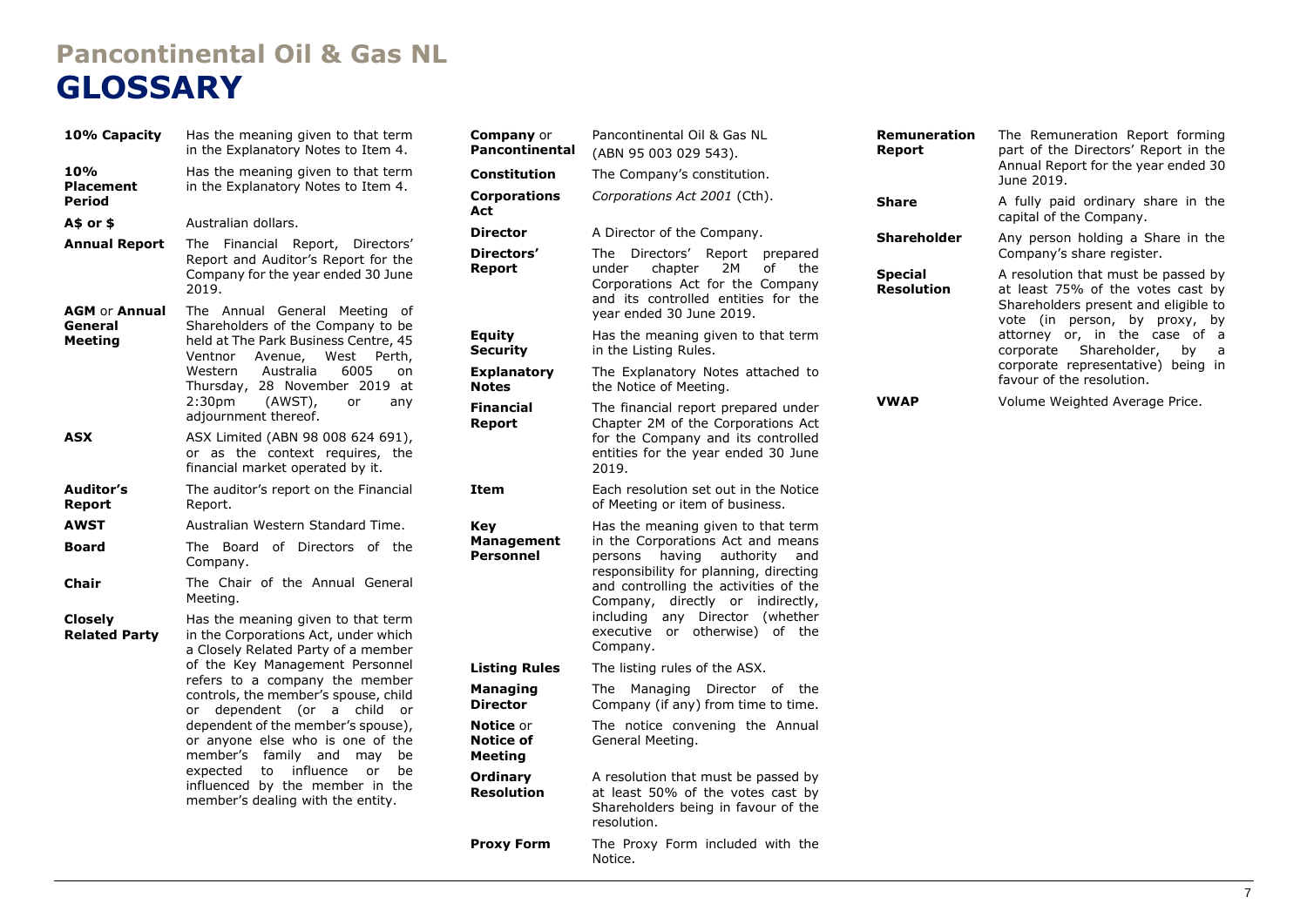# **Pancontinental Oil & Gas NL**

# **PROXY FORM**

I/We being a member/s of **Pancontinental Oil & Gas NL** and entitled to attend and vote hereby appoint

AGM (mark with an 'X') **OR**

the Chair of the

If you are not appointing the Chair of the AGM as your proxy please write here the full name of the individual or body corporate (excluding the registered securityholder) you are appointing as your proxy.

or failing the individual or body corporate named, or if no individual or body corporate is named, the Chair of the AGM, as my/our proxy at the **Annual General Meeting of Shareholders of Pancontinental Oil & Gas NL ABN 95 003 029 543 to be held at The Park Business Centre, 45 Ventnor Avenue, West Perth, Western Australia 6005 on 28 November 2019 at 2:30pm (AWST)** and at any adjournment or postponement of that meeting, to act on my/our behalf and to vote in accordance with the following directions or if no directions have been given, as the proxy sees fit.

**Chair authorised to exercise proxies on remuneration related resolution (Item 2):** Where I/we have appointed the Chair as my/our proxy (or the Chair becomes my/our proxy by default), I/we expressly authorise the Chair to exercise my/our proxy in respect of Item 2 (except where I/we have indicated a different voting intention below) and acknowledge that the Chair may exercise my/our proxy even though Item 2 is connected directly or indirectly with the remuneration of a member of Key Management Personnel.

**Important information for Item 2– If the Chair of the AGM is your proxy or is appointed as your proxy by default:** If you wish to give the Chair specific voting directions on Item 2, you should mark the appropriate box opposite Item 2 (directing your proxy to vote 'for', 'against' or to 'abstain' from voting). If you have appointed the Chair as your proxy (or the Chair becomes your proxy by default), and you do not mark the boxes above, you are expressly authorising the Chair to vote in favour of Item 2, as appropriate (see above).

The Chair of the AGM intends to vote all available proxies in favour of Items 2 to 4.

# ITEM RESOLUTIONS FOR AGAINST ABSTAIN 2 Adoption of Remuneration Report 3 Re-election of Director RB Rushworth 4 Approval of 10% placement capacity

Dated this............................day of.......................................................2019

Please sign on the reverse of this form. If the member is a company, it must sign in accordance with its constitution.

Proxy Forms (and power of attorney, if any, under which the Proxy Form is signed) must be:

- sent by mail to PO Box 1154, West Perth WA 6872; or
- delivered to Level 1, 10 Ord Street, West Perth, WA 6005; or
- emailed to shareholder@pancon.com.au; or
- faxed to +61 8 6363 7099

and must be received no later than 2:30pm (AWST), Tuesday 26 November 2019.